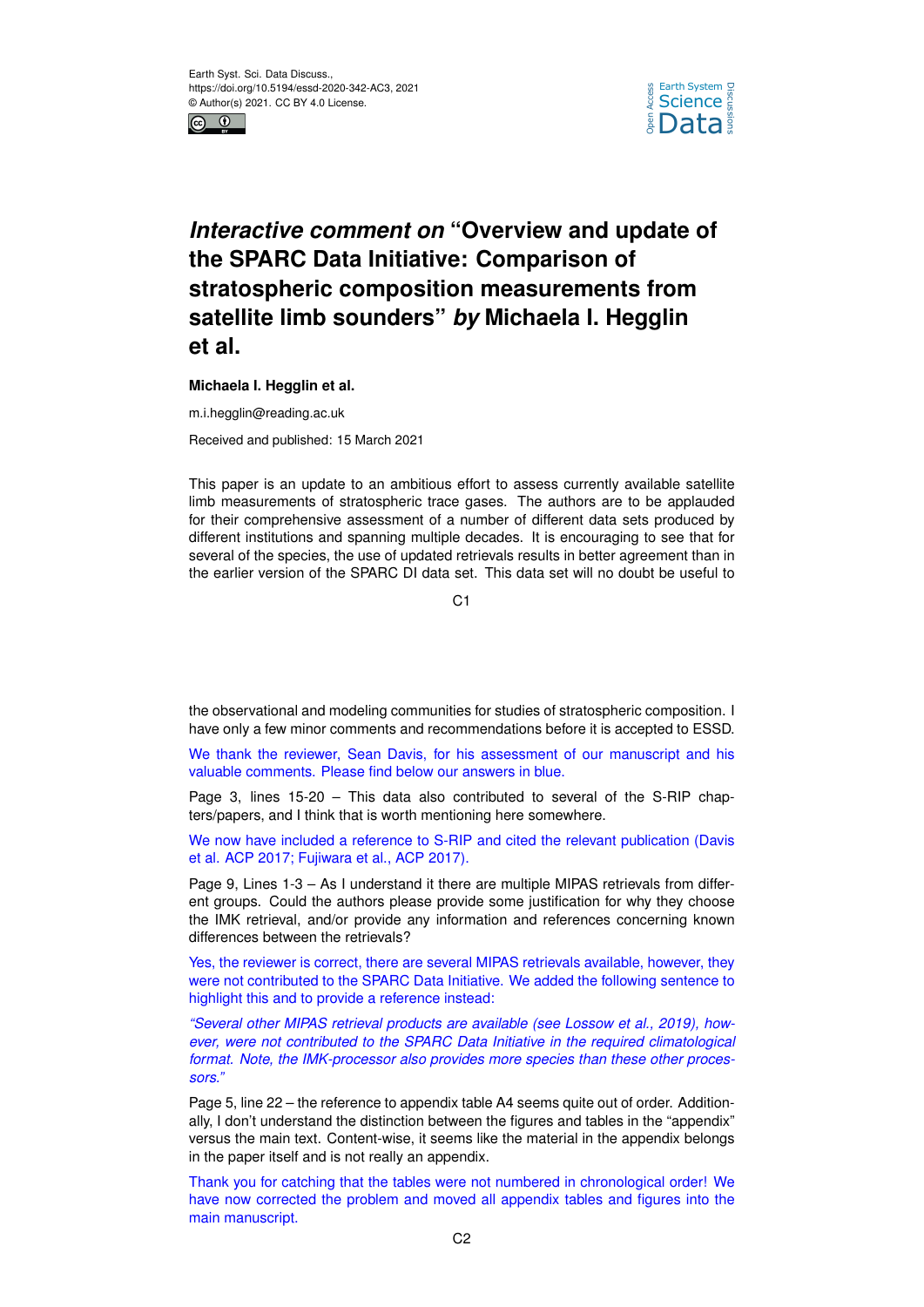Page 10, section 2.14 – It would be helpful if the authors mentioned the end date and reason for the end of HIRDLS data.

We added the following information: *"HIRDLS stopped acquiring data on 17 March 2008 due to a chopper failure."*

Page 11, section 2.16 – It looks like the authors are using two different versions of OMPS (based on table A5). Which is the primary one they are considering? Reference to/discussion of the version they are using here would be helpful. Also, I believe there is yet another OMPS-LP retrieval that is not included here (Kramarova et al., 2014). As with the MIPAS discussion it would be helpful to have some insight into the choices the authors have made and justifications for excluding certain products, and what the known major differences are between the retrievals.

Kramarova, N. A., Nash, E. R., Newman, P. A., Bhartia, P. K., McPeters, R. D., Rault, D. F., Seftor, C. J., Xu, P. Q. and Labow, G. J.: Measuring the Antarctic ozone hole with the new Ozone Mapping and Profiler Suite (OMPS), Atmospheric Chemistry and Physics, 14(5), 2353–2361, doi:10.5194/acp-14-2353-2014, 2014.

Indeed, we use OMPS data based on two different retrieval algorithms. We added the following information: *"It should be noted that the OMPS-LP ozone datasets used in the SPARC Data Initiative are based on two different retrieval algorithms, IUP-OMPS (Arosio et al., 2018) and USask-OMPS (Zawada et al., 2018). The main difference between these two products is that the USask is retrieved using a 2D tomographic algorithm and the IUP uses a standard 1D algorithm. Furthermore, the spectral information and associated tangent height ranges are used differently. NASA also produces a stratospheric ozone product from OMPS-LP (Rault and Loughman, 2013) which is not included in the SPARC Data Initiative."*

Rault, D. F., and R. P. Loughman (2013), The OMPS Limb Profiler Environmental Data Record Algorithm Theoretical Basis Document and expected performance, IEEE Trans. Geosci. Rem. Sens., 51, 2505-2527.

C3

Page 11, lines 26-28 – I think the term "climatology" is a confusing term to use to describe this data set. As the authors acknowledge here, a climatology typically refers to some long term mean state. But in this paper, "climatology" is being used to describe a time series. The authors also use the term "climatology" (e.g., "climatological approach") as a stand in for "gridded data set" when contrasting their approach to profile-to-profile coincident comparisons (e.g., sentence starting line 28). I also find this terminology confusing. The data set the authors have produced is a gridded time series data set, and I think it is more accurate to describe it as such.

We agree that the term "climatology" for the monthly zonal mean timeseries can be confusing. We now change this notation throughout the manuscript to "gridded datasets", "mean fields" or "timeseries of monthly zonal mean fields". However, we kept the "climatological validation approach" terminology in order to highlight its difference to the coincident validation approach, since this evaluation approach is based on comparing multi-annual means of the zonal monthly mean fields.

Page 11, starting line 28 – It seems as though one of the main advantages of the approach used here (comparing gridded data sets) is that all data from each sensor are used in the comparison, as opposed to profile-profile comparisons where some profiles simply don't meet the chosen coincidence criteria. I believe this is the reduction in random error the authors are referring to here. However, this benefit must be weighed against the sampling bias (e.g., as addressed in Toohey et al 2013) that is introduced when one grids data. It's not totally obvious how these two factors compete, and some acknowledgement of this balance would be appreciated.

Some more discussion of the influence of the sampling bias has been added in the new Section 2.3.1.

Page 12, line 16 – What do the authors mean by hybrid log-linear here? Do you mean interpolating the log VMR linearly in altitude, or interpolating the VMR linearly in log pressure? I'm guessing the latter, but please clarify.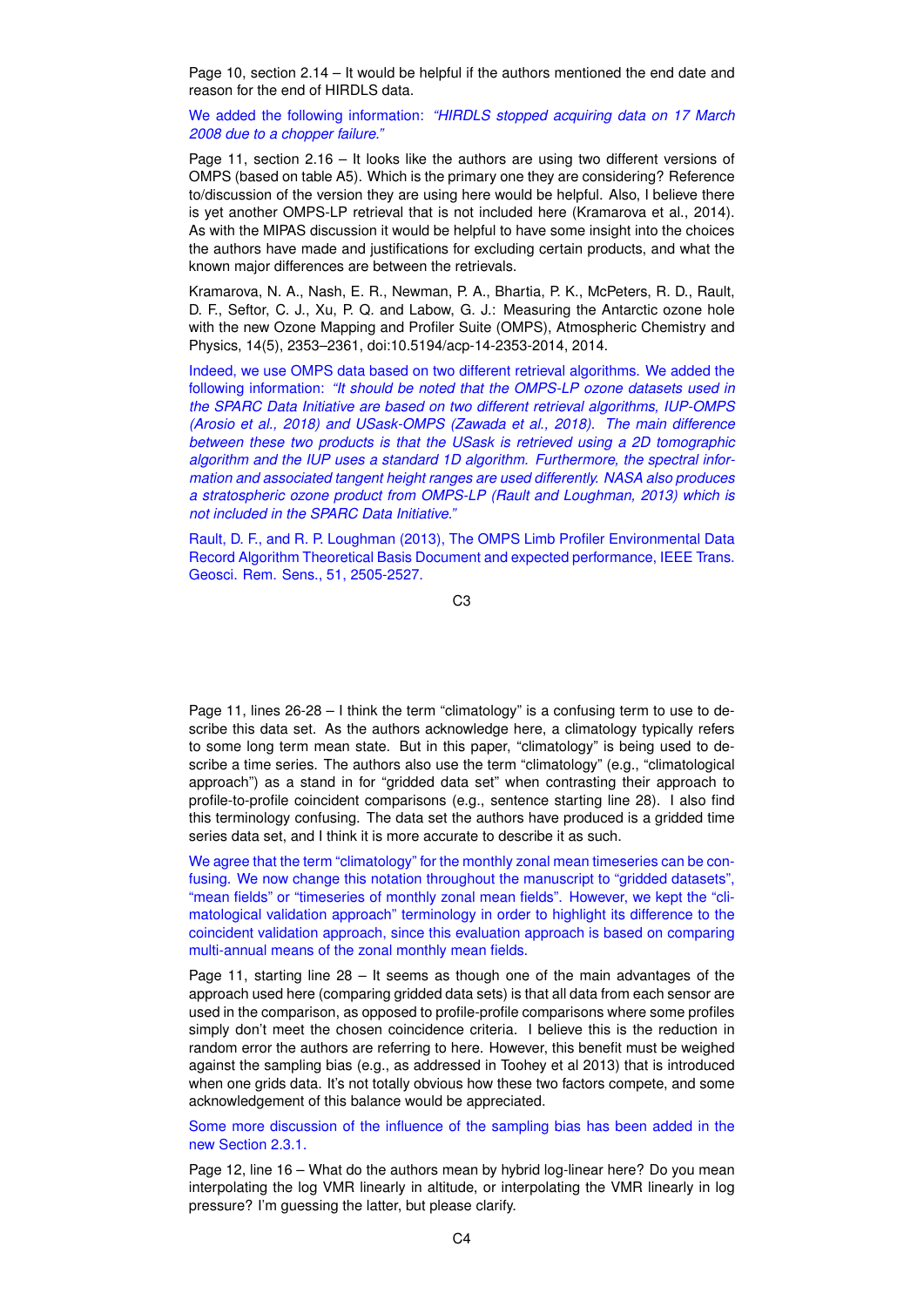## "Hybrid log-linear" refers to interpolating VMR linearly in log pressure, as correctly guessed by the reviewer. We now added this explanation for clarification.

Page 12 lines 16-20 – It appears as though the authors are using the most convenient method for converting to VMR on a pressure grid for each individual data set. I don't mean to belittle this approach because it would be a rather Herculean task to use a common data source for all the different instruments. And even then some of the retrievals may use p/T in their retrieval "upstream" of what is available to the public. Nevertheless, I think it is important to recognize that this grid conversion using different ancillary data as a possible source of uncertainty. I am not aware of any work that has attempted to quantify this source of uncertainty, but any additional discussion or references related to this issue would be very helpful.

This is a valid comment and we have added the following text to the manuscript:

*It should be noted, that using different ancillary data for the grid- and unit-conversions will introduce an additional source of uncertainty, which has not been quantified here. Any known problems in the ancillary temperature/pressure data that were used to convert measured species from their native to VMR/pressure grids have been fixed by an updated retrieval algorithm or minimized with empirical corrections. For example, problems in the older SAGE II (v6.2) temperature/pressure auxiliary files, mainly in the tropics above 2 hPa, were empirically corrected (Froidevaux et al., 2015) before being incorporated in the original SPARC Data Initiative (see SPARC, 2017). The anomalous temperature problem in SAGE II (v6.2) has been fixed in the latest V7 retrieval, which is used in the updated SPARC Data Initiative dataset and this manuscript. Both SAGE III/ISS (v5.1) and SAGE II (v7) data were also updated to remove/minimize the effects of altitude registration errors in the auxiliary temperature profiles (Wang et al., 2020).*

Page 14, paragraph line 17 – 22 – This paragraph doesn't make any sense and should probably be removed. It is addressing some evaluation that is not shown in the paper, and doesn't really even explain what the result is from this evaluation.

 $C<sub>5</sub>$ 

We now have removed this paragraph and rewritten the previous paragraph accordingly.

Page 15, line 25 – spectroscopical -> spectroscopic

Corrected, thank you.

Page 15, line 30 – considerable -> considerably

Corrected.

Page 16, line 22 – The Wang et al paper is now published

Reference is now updated.

Page 16, lines 22-24 – The altitude registration problem is easily corrected, as outlined in the appendix of Wang et al 2020. The authors should implement this correction.

We have now updated both SAGE III/ISS (V5.1) and SAGE II (v7.0) data versions to address the altitude registration problem in the auxiliary temperature/pressure data.

Page 17, line 31 – "also slightly" -> "also has slightly"

Corrected.

Page 21, line 25 – "mechanism" -> "mechanisms"

Corrected.

Page 22, line 5 – I think you mean "time" here instead of "date"

Deleted.

Page 24, line 19 – this paragraph ends abruptly. Can you say something about how this compares to SPARC 2017, as is done for the other species?

We added the following text:*'In comparison to earlier evaluations (SPARC, 2017), the updated nitrogen data sets show a slightly improved agreement. In particular the*